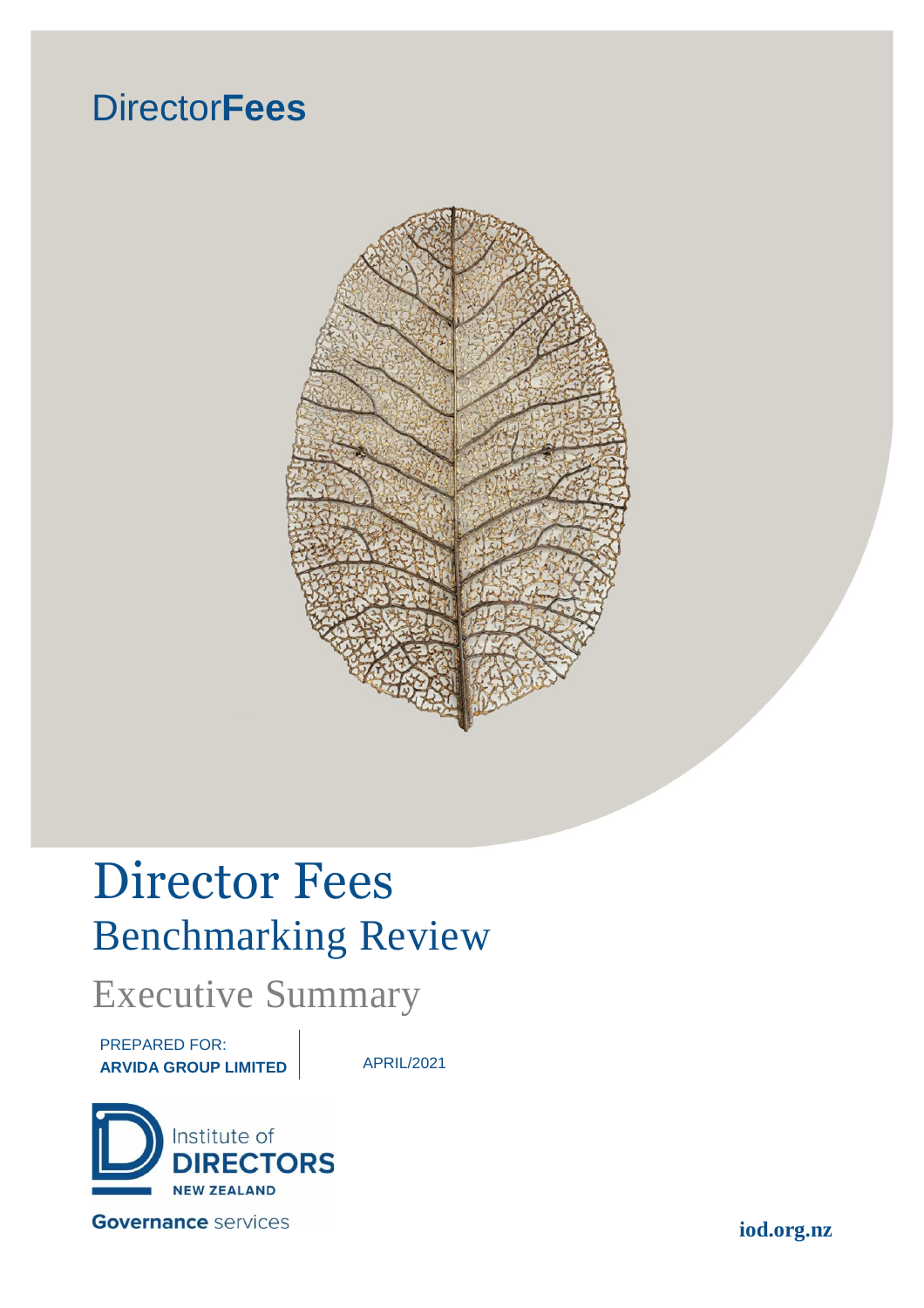*This report has been prepared as guidance for the board of Arvida Group Limited, and is not intended to be prescriptive or exhaustive or used or relied upon by any other organisation. It contains our benchmarking analysis using remuneration data provided by members in our annual survey on director remuneration, information supplied by Arvida Group Limited and other publiclyavailable sources of information. The report is an independent assessment of appropriate fees for board members of Arvida Group Limited and has been prepared free from any influence from organisation management, any board member or any other party in relation to the services provided or outcomes of those services.* 

*The Institute of Directors (IoD) believes the information it provides about comparable entities is accurate at the time it is provided. The IoD provides no warranty (either expressed or implied) in relation to the completeness, accuracy or currency of any information provided about any comparator or third party organisation, and cannot be held liable for the consequences of any actions taken or not taken on the basis of such information.* 

*The IoD encourages an open and transparent process in setting director fees. To meet the requirements and guidance contained in the NZX Corporate Governance Code 2017, Recommendation 5.2, Arvida Group Limited may decide to share part or all of this report publicly.*

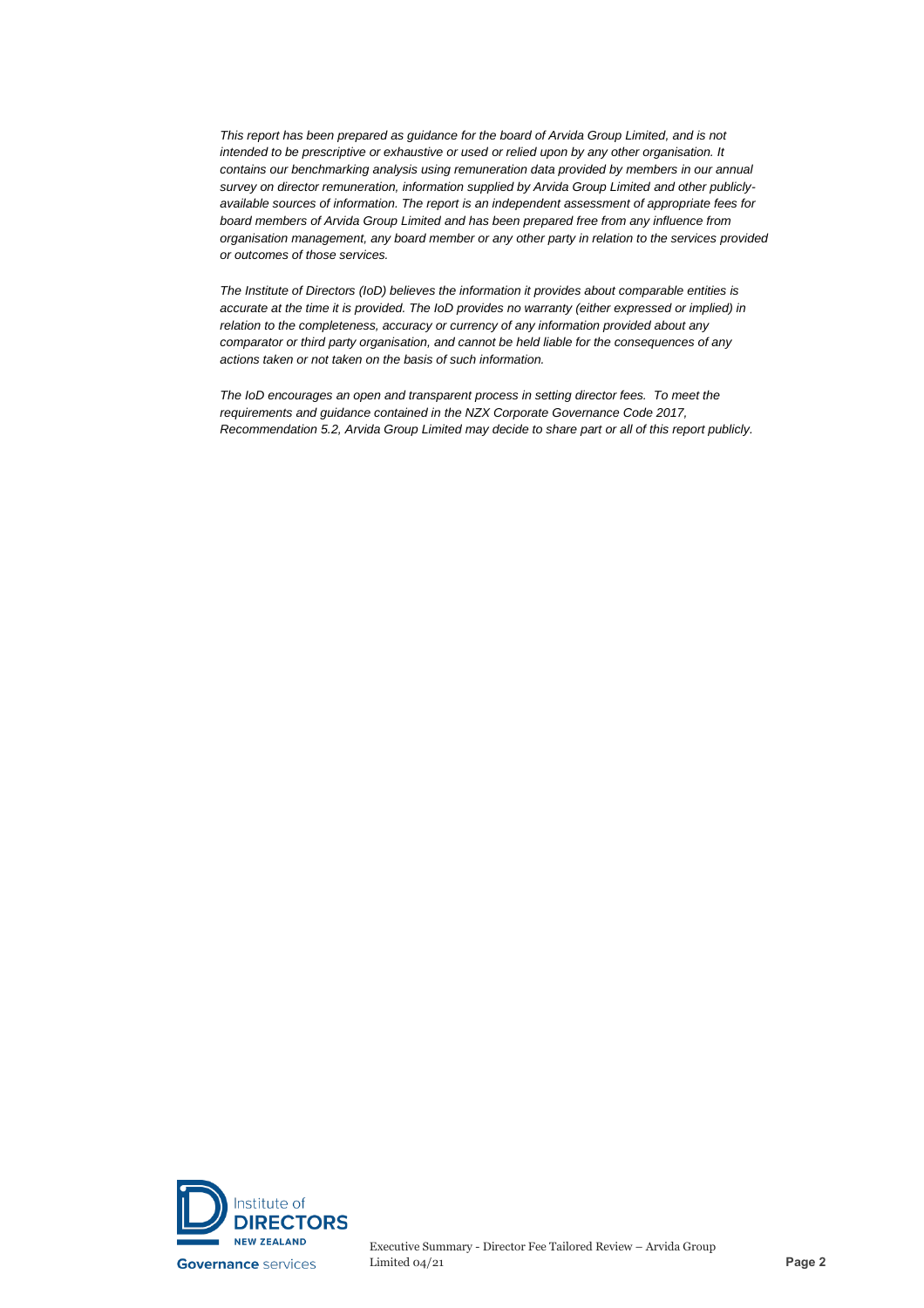### Executive summary

#### Introduction

Now more than ever New Zealand needs empowered directors to govern organisations for the benefit of our country's wellbeing and prosperity.

In the COVID-19 global pandemic, organisations have had to step up, adapt and operate in new ways amidst very uncertain times. The pandemic has required many directors to devote more time to their duties, sometimes with no change, or a reduction, in their fees during the year.

Given the increased complexities, regulatory compliance and personal risk New Zealand directors face in their roles, setting fees at the right level is essential. Organisations need to attract progressive and effective directors who go beyond compliance, who aspire to meet the highest standards and are rewarded appropriately for their expertise and commitment.

Organisations should support and justify their board fee decisions with good disclosure, governance and accountability practices. This means demonstrating that fees have been set using robust processes and data.

#### Purpose and scope

Arvida Group Limited (Arvida) has commissioned the Institute of Directors in NZ Inc. (IoD) to undertake a formal review of board fees to present to shareholders for approval at the 2021 Annual Meeting.

This is the executive summary of the full report. It summarises the approach taken, the relevant background information and our independent assessment of appropriate fee range benchmarks for your directors.

In carrying out this assignment, the IoD has considered the following:

- Information supplied by Arvida
- Data from the latest available annual IoD Directors' Fees survey
- Data, where available, on fees in organisations of a similar type or size
- Other confidential sources of fee data that the IoD holds

Our recommendations are formed from our considered judgement, and are provided as guidance. The final decision on fees is the ultimate responsibility of the organisation.

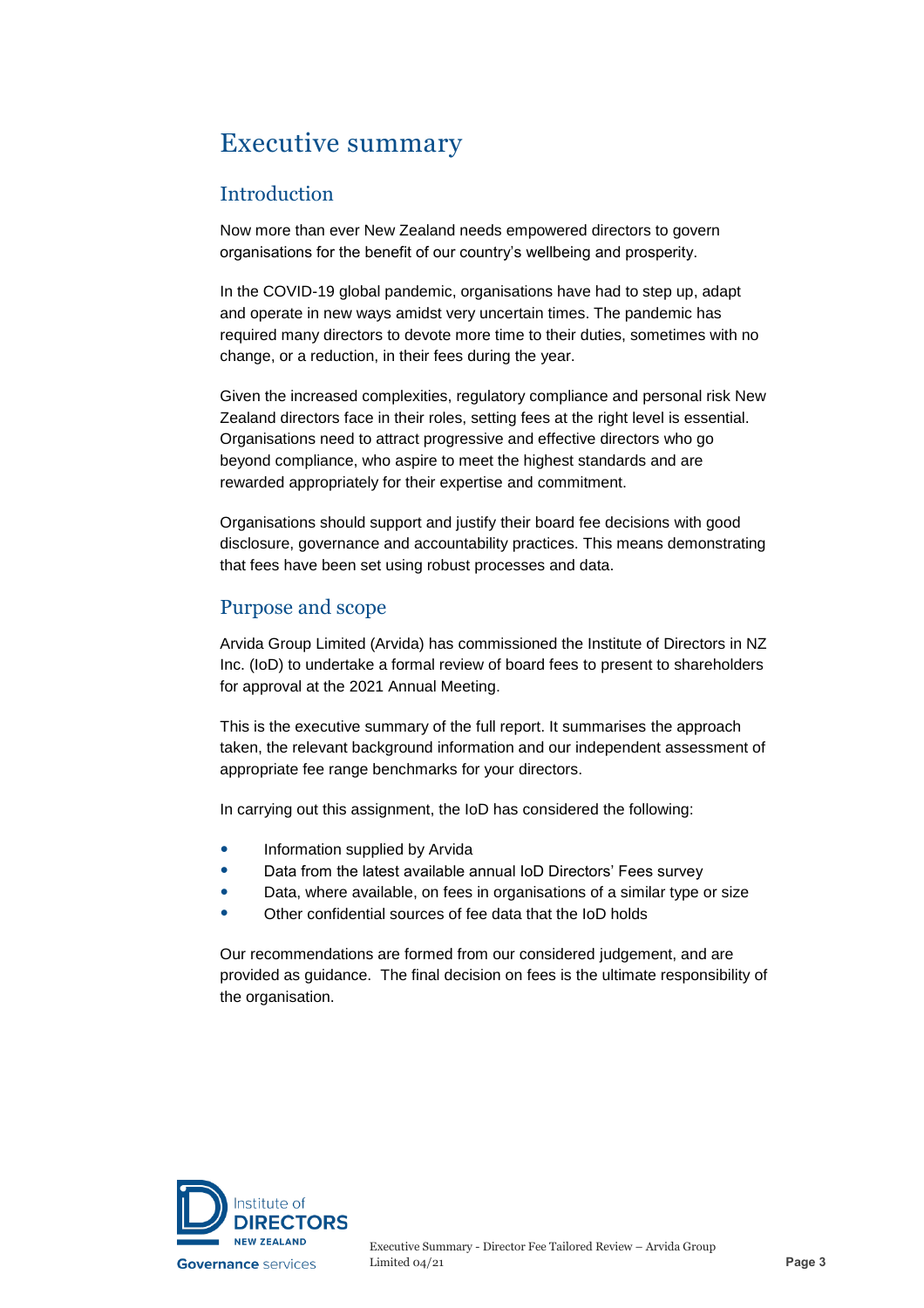#### Summary of approach

Directors' fees are a 'fee for service' rather than a salary. In line with the principle of collective responsibility, base fees should be shared equally as a rule, except in the case of additional responsibility of workload such as the chair.

The IoD encourages an open and transparent process to setting director fees. A fee benchmarking exercise is a suitable approach to determining whether your organisation's director fees are fair and appropriate, and it is important to review benchmarks across a wide range of relevant criteria.

The IoD provides a recommended range of fees for your board roles based on:

- Data from our latest directors' fees survey, giving a broad picture of fees in the market relevant to your organisation type, industry and size
- Additional research of fees in comparative organisations (where available)
- Information provided by you on the scope and time commitments of the roles; and
- The nature and complexity of your organisations' industry or operating environment.

Before reaching a final decision, Arvida also needs to consider shareholder/stakeholder expectations, its own view on appropriate fee levels, as well the level of remuneration required to attract, motivate and retain appropriate candidates.

#### Relevant organisation background

Arvida is one of the larger operators of retirement village and aged care facilities in New Zealand.

The group's villages are spread nationally with an emphasis on providing a continuum of care from independent living through to high quality aged care services.

The risk profile is mid to high, due to the nature of caring for the elderly. The operating environment is of medium complexity, with issues including resident welfare, funding dependency on central Government, anticipating demand for care beds and retirement living and construction and property ownership/maintenance.

The organisation listed on the NZX in 2014. It has grown quickly and the growth agenda continues.

The board consists of six members, including the chair. The current board fee pool of \$500,000 was set in 2016 on the basis of five directors. In 2017 the current allocations per director were set, with fee levels totalling \$498,000.

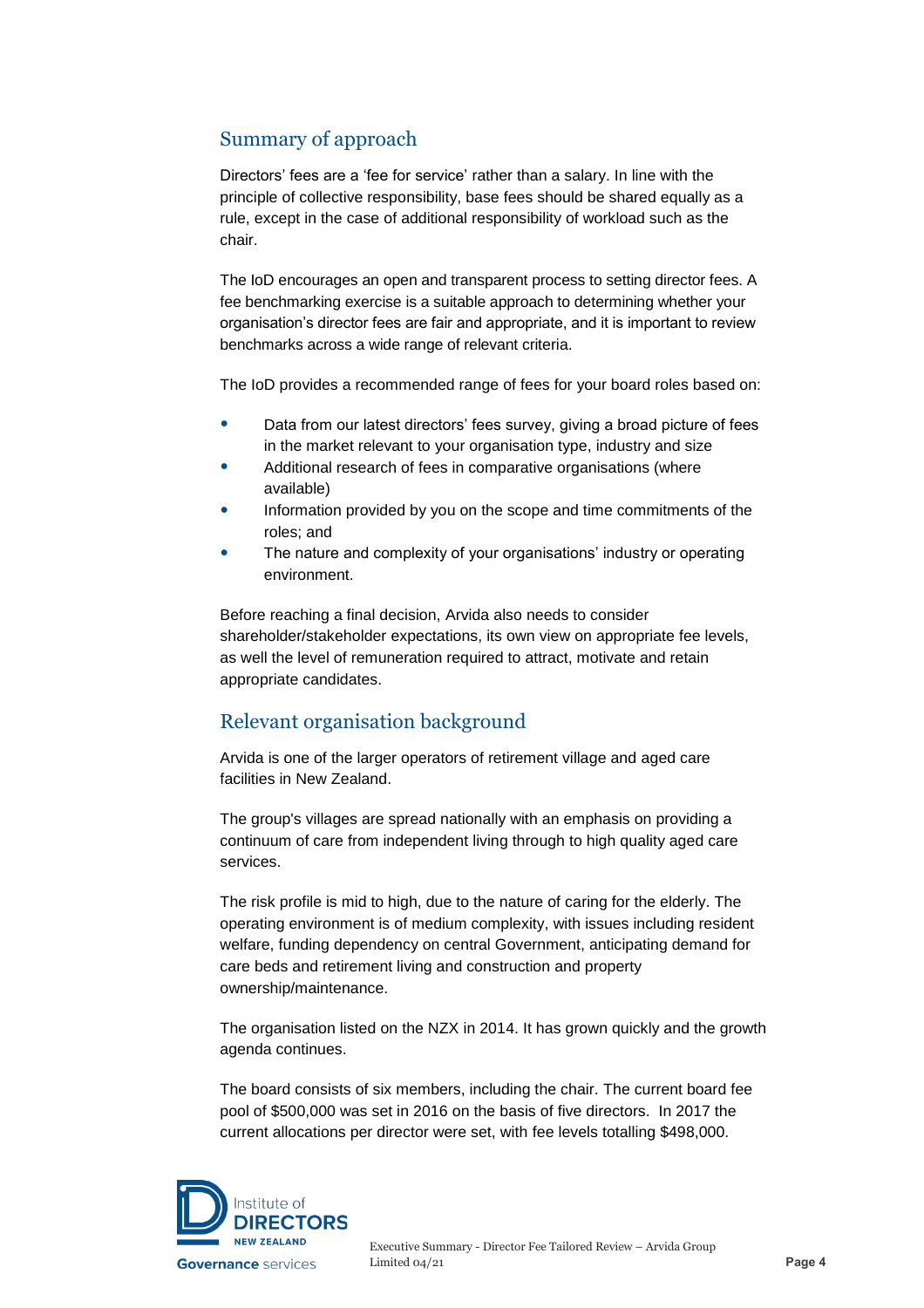#### Fee ranges

We have taken into account information provided to us regarding the duties, nature, complexity and risk of the board roles in Arvida.

When viewed against similar organisations and the broader market, we perceive current fees to be at a relatively fair level, with room for an increase as provided by the fee ranges below.

To increase fees within this range would require the total approved fee pool to be increased as follows\*:

- At the lower of the range an increase of \$19,000
- At the mid-point of the range an increase of \$41,500
- At the upper of the range an increase of \$64,000

*(\*Assuming both committee chairs receive the same fee)*

We consider the following fee ranges reflect fair remuneration for the governance commitments of the roles, and to be representative of the wider market.

| <b>FEE CATEGORY</b> | <b>RECOMMENDED FEE RANGE</b> |
|---------------------|------------------------------|
| Base Directors' fee | $$86,000 - $91,000$          |
| Chair fee           | $$155,000 - $170,000$        |
| Committee chair fee | $$10,000 - $15,000$          |

- *We have used a chair premium of between x1.8 and x1.9*
- *Base fees include committee attendance. We generally only recommend an additional fee for a committee chair*
- *We do not recommend additional loadings for the chair or deputy chair of the board for any committee responsibilities*

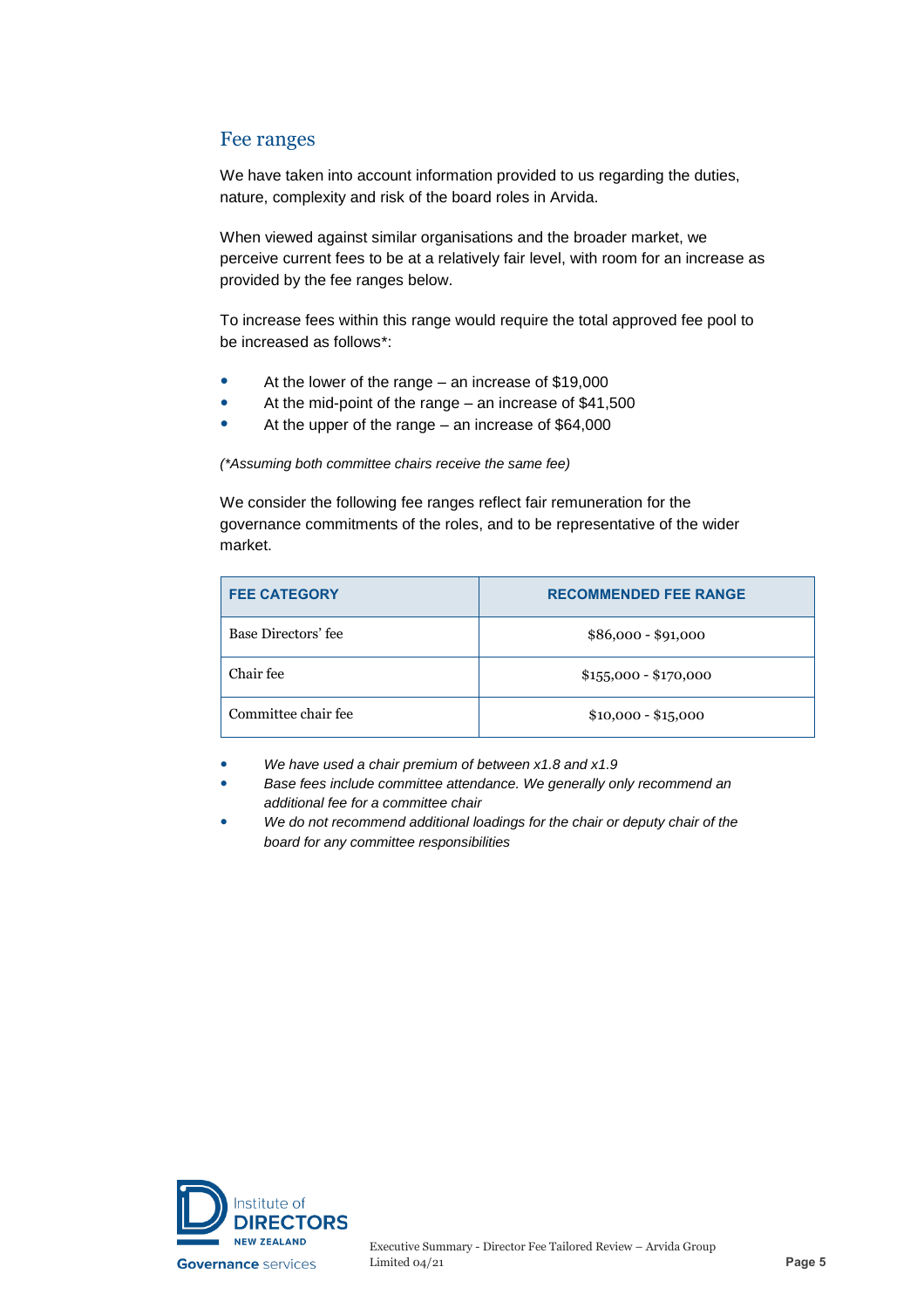#### Summary of fee research

#### THIS TABLE PROVIDES A SUMMARY OF THE FEE RESEARCH WE HAVE UNDERTAKEN TO INFORM OUR RECOMMENDATIONS

| <b>FEE COMPARATOR CATEGORY</b>                                                                                                                  | <b>DIRECTOR FEE OR</b><br><b>RANGE</b> | <b>CHAIR FEE OR</b><br><b>RANGE</b> |
|-------------------------------------------------------------------------------------------------------------------------------------------------|----------------------------------------|-------------------------------------|
| IoD Directors' Fees Survey - overall<br>comparator dataset: median to upper<br>quartile                                                         | $$69,631 - $90,486$                    | $$128,800 - $165,625$               |
| IoD Directors' Fees Survey- listed company<br>dataset: median to upper quartile                                                                 | \$85,500 - \$100,650                   | \$162,000-\$200,000                 |
| IoD Directors' Fees Survey - deeper<br>segmentation: Listed healthcare and<br>property industry, revenue from \$100.1 -<br>\$500m – average fee | \$84,032                               | \$169,667                           |
| Annual reports - listed aged<br>care/retirement organisations – average<br>fee                                                                  | \$93,250                               | \$186,750                           |
| Annual reports - listed healthcare<br>organisations - average fee                                                                               | \$78,266                               | \$165,937                           |
| Annual reports - listed property<br>organisations – average fee                                                                                 | \$89,534                               | \$165,968                           |
| <b>CURRENT FEES</b>                                                                                                                             | \$82,000                               | \$150,000                           |
| <b>PROPOSED FEES</b>                                                                                                                            | $$86,000 - $91,000$                    | $$155,000 - $170,000$               |

#### List of organisations included in annual reports research\*

**Listed aged care/retirement organisations** - Ryman Healthcare, Summerset, Metlifecare and Oceania

**Other listed healthcare organisations** - Abano Healthcare, Fisher & Paykel Healthcare, Green Cross Health

**Listed property organisations** - Argosy Property, Goodman Property Trust, Kiwi Property Group, Precinct Property Group, Property for Industry

(\*NOTE: WE CANNOT NAME ORGANISATIONS INCLUDED IN OUR DIRECTORS' FEES SURVEY BENCHMARKING ANALYSIS, AS ALL DIRECTORS AND ORGANISATIONS SUBMIT THEIR RESPONSES CONFIDENTIALLY).

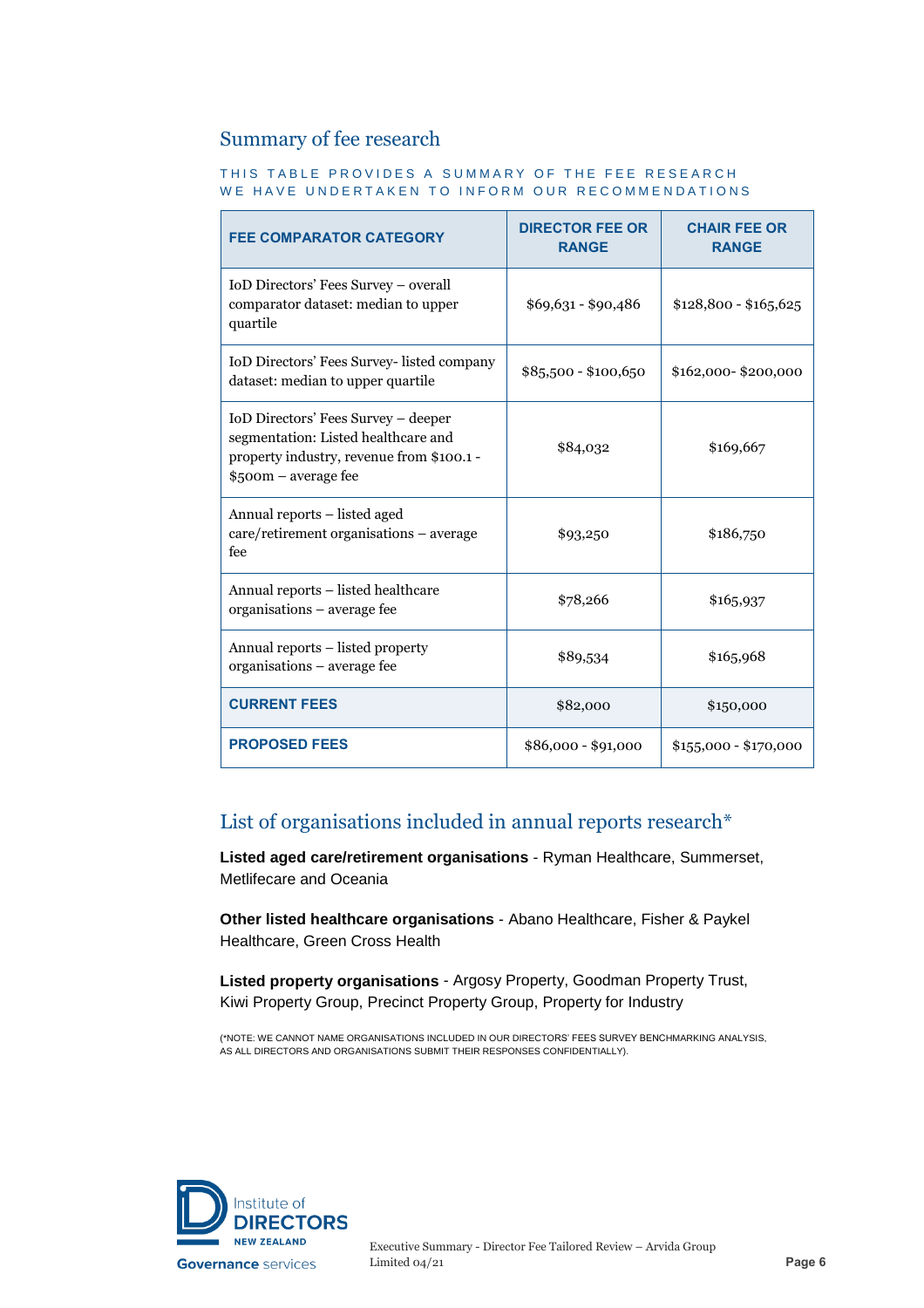### Appendix – Understanding the data measures

| <b>LOWER</b><br><b>QUARTILE</b> | This represents the point at which, when ranked from   |
|---------------------------------|--------------------------------------------------------|
|                                 | the lowest value to the highest value, 25% of the      |
|                                 | sample is lower and 75% of the sample is higher. The   |
|                                 | Lower Quartile is also known as the 25th percentile.   |
|                                 |                                                        |
| <b>MEDIAN</b>                   | When data is ranked from the lowest value to the       |
|                                 | highest value, the median represents the middle point  |
|                                 | of the data. At the median, 50% of the sample is lower |
|                                 | and 50% of the sample is higher. The median is also    |
|                                 | known as the 50th percentile.                          |
|                                 |                                                        |
| <b>UPPER</b><br><b>QUARTILE</b> | This represents the point at which, when ranked from   |
|                                 | the lowest value to the highest value, 75% of the      |
|                                 | sample is lower and 25% of the sample is higher. The   |
|                                 | Upper Quartile is also known as the 75th percentile.   |
|                                 |                                                        |
| <b>AVERAGE</b>                  | Indicates the average value of remuneration or         |
|                                 | benefit in any given sample. The average is calculated |
|                                 | by adding the numbers in a sample and then dividing    |
|                                 | by the count of the sample.                            |
|                                 |                                                        |